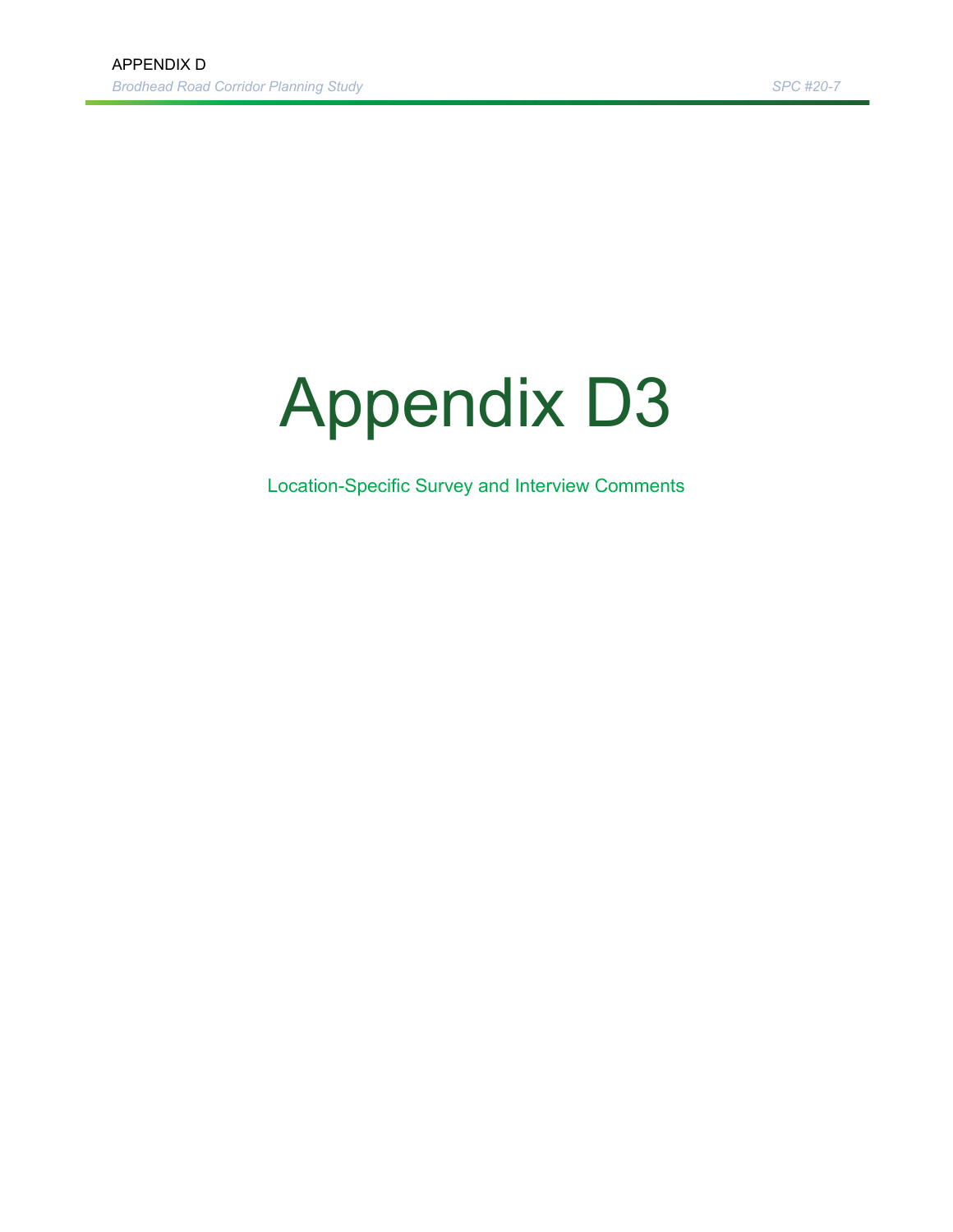# PASHEK X MTR

## **Brodhead Road Corridor Planning Study**

### **Location-Specific Survey and Interview Comments by Intersection**

#### **#1: Old Brodhead Road**

- The abundance of traffic on Old Brodhead, no traffic control signs or signals at the intersections, many traffic accidents at the Old Brodhead and North Branch Intersection.
- Penn State Beaver: The main issue for Penn State Beaver is wayfinding and visibility. The school owns property to 18/Brodhead, but it's a cliff.
- BCTA considering a stop at Penn State University Amphitheater (SB) and Monaca Turner (NB) that would require curb cuts for a bus pullover

#### **#2: Wagner Road**

#### **#3: Short Street/Milne Drive**

BCTA: Busy stop area

#### **#4: Center Commons Boulevard**

- BCTA: Busy stop area

#### **#5: Beaver Valley Mall Drive/Golfview Drive**

BCTA: Busy stop area

#### **#6: Frankfort Road**

- Traffic signals at the Center exit off 376 onto Brodhead Road.
- (Would like to see:) Roundabout at Route 18/Frankfort Rod/Old Brodhead Road intersection Green space and pocket parks! New residential development at the mall parking lot (we have the space and it can rejuvenate the mall area)
- Sometimes the wait to turn onto Brodhead at the Center exit connection is long and visibility is diminished there.
- BCTA would like to see a left-hand turn lane at "Kings intersection"

#### **#7: North Branch Road**

#### **#8: Baker Road Ext**

- In your WikiMap, no mention is made of traffic issues at the intersection of Christy Drive and Brodhead Road. And it's Christy DRIVE, not lane. For decades, all the attention is focused on the intersection of Baker Road and the Brodhead, but people who live on Christy get short shrift. Most of the traffic from three school buildings (HS, Todd Lane,

• A Certified Women's Business Enterprise •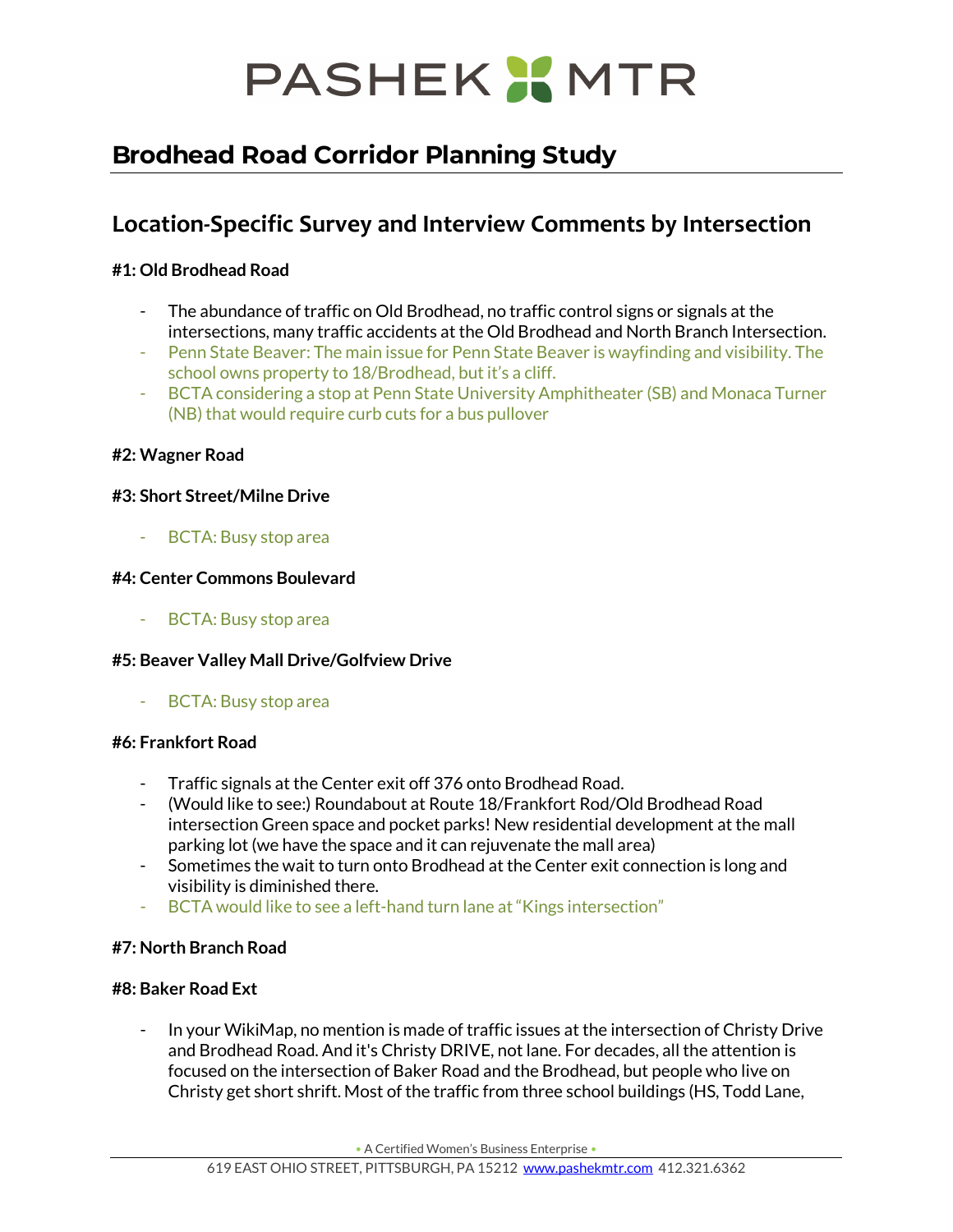CCBC) is funneled out of Christy to the Brodhead. It has needed a redlight for ages.

- Central Valley SD: Baker Road onto Central Valley's campus is a tough spot (tough for cars, let alone buses)
- Mike Dyrwal: Congestion point, left turn at Center High

#### **#9: Community College Drive**

- (Would like to see:) pot hole fixed at ccbc light
- BCTA: CCBC is an important community asset, but we would prefer to eliminate this stop and have students wait for service along Brodhead.
- Central Valley HS: CCBC definitely has traffic issues. When we have commencement, that's a traffic issue. People avoid the light to Brodhead and go different ways [such as cutting through housing developments]. The intersection with Subway [Baker Road Ext and Brodhead] is terrible – lots of traffic, no time to pull out.
- Mike Dyrwal: Congestion point
- County Emergency Management: Blind spot at Community College Drive
- BCTA would like to see a left-hand turn

#### **#10: Sherwood Drive**

#### **#11: Center Grange Road**

- Traffic signals at Brodhead Road and Center Grange Road.
- I would like to see a light at Center Grange RD. If there is an activity at the park or at St Francis Cabrini, I cannot get out of my drive. It is often very difficult to make a left onto Brodhead from Center Grange
- (Would like to see:) a light at Center Grange
- Beaver County CTC: Bottleneck to Central Valley campus and CCBC, elementary school
- Beaver County CTC: The Township may have plans for a signal at Center Grange/Brodhead.
- Center Township: "terrible." Segment between Center Grange and Rt 18 is quite a challenge
- Center Township: 83 homes, 73 homes, 45 homes planned in Center Township on Center Grange Road or Shaffer Road, which both empty to Brodhead.
- Mike Dyrwal: Congestion point
- County Sheriff: Center Grange Rd could use a SB left turn lane.
- BCTA would like to see a left-hand turn, views a traffic signal here as a priority

#### **#12: Main Street**

#### **#13: Shaffer Drive**

- Something needs to be done to make the intersection at Brodhead and East/West Shafer safer.
- The intersection at West and East Shaffer in Center township. It is hard to see coming from the hill.
- Center/Hopewell Twps: East Shaffer Road at Brodhead should be improved. This is the link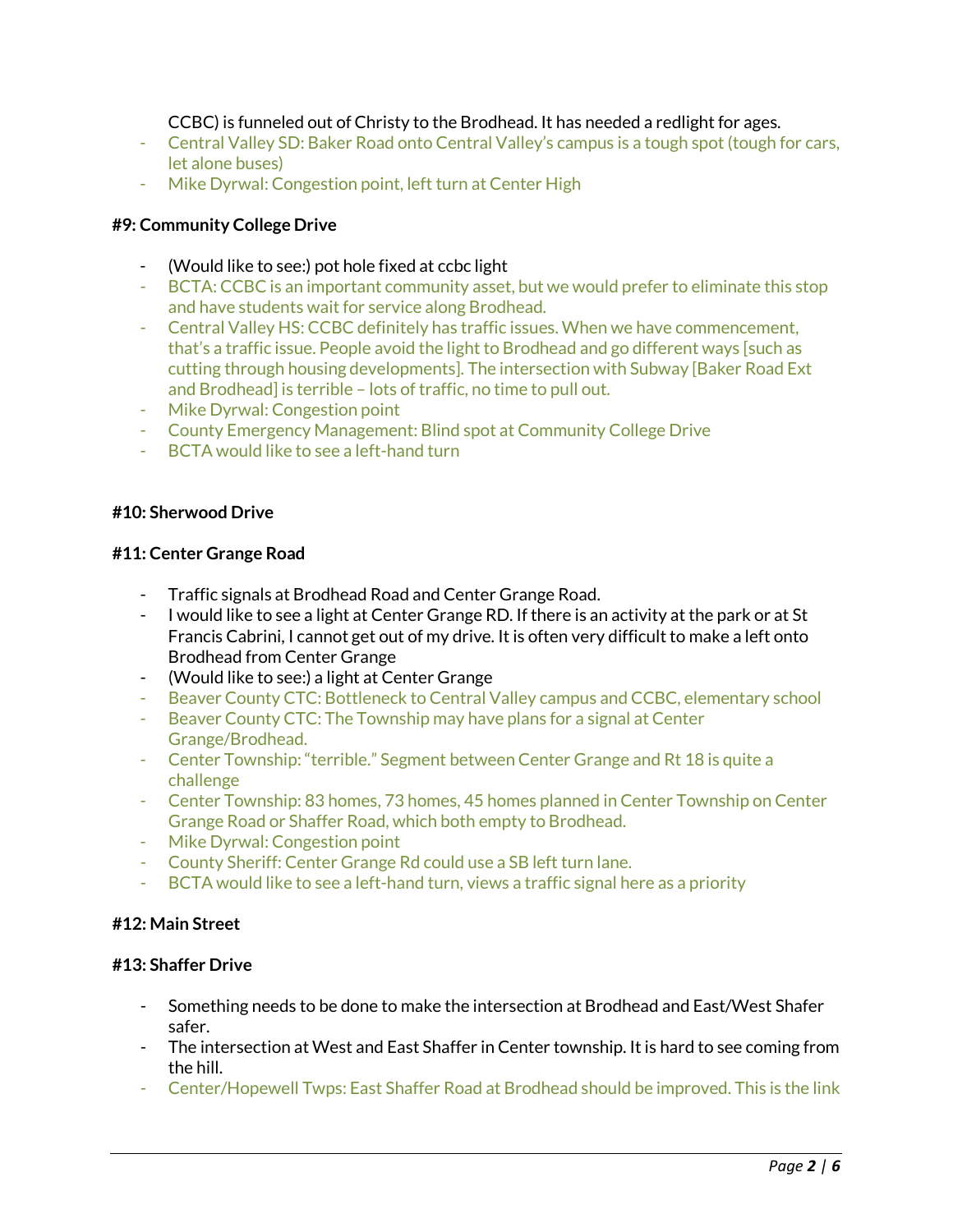to Chapel Road

Mike Dyrwal: poor sight lines, number of accidents

#### **#14: Pleasant Drive**

- Red light at Brodhead Rd and Pleasant Drive (as a development to take into account)
- (Would like to see:) A traffic light at Pleasant Dr. and Brodhead with cross walks. I see people walking daily on both commutes to get to BCTA and back home on Brodhead.
- Would like to see a traffic light ( or 4 way stop sign)at the intersection of Pleasant Dr and Brodhead Rd
- BCTA: As the Expressway Travel Center park-and-ride lot was consistently full, BCTA acquired property next to McDonald's to create 54 additional parking spaces. The pandemic hit in the middle of that project; now hardly anyone is parked in either area. Unclear whether commuter demand will fully return.
- BCTA: A traffic signal at Brodhead Road and Pleasant Drive should be considered for left hand turns from Pleasant Drive
- County Commissioners: There are concerns at the Center exit of 376. When it was originally planned there was to be a second traffic light located at the intersection of Pleasant Drive and Brodhead Road. However, in a cost savings move the Pleasant Drive and Brodhead Road signal was not included in the final project.
- Mike Dyrwal: major accidents, people speeding from Aliquippa to mall
- County Chamber: Consider a traffic circle at Pleasant Drive? That particular location would seem to have plenty of room to accommodate truck traffic. Encourage people to jump on I-376 instead of staying on Brodhead.
- County Sheriff: Anecdotally, Pleasant Drive has high crash rates

#### **#15: Chapel Road**

#### **#16: Mill Street/Kennedy Boulevard**

- Center Twp: Recent signal improvement helped, but queueing is still long
- Center Twp: There is talk of 200 homes going in at our Country Club off Mill street
- Center Twp: A place that really needs pedestrian infrastructure is around Kennedy-Mill intersection with Brodhead. Aliquippa HS is nearby, and there's a liquor store, marijuana store, Breezy's Pizza.
- County Sheriff: Mill Street in Aliquippa to Bucktail Hill (20th St) lot of intersections, people pulling out. Traffic moves fast, creating a hazard.
- County Sheriff: Peds/bikes are generally infrequent along corridor. Kennedy Blvd/Mill St sees a fair amount. From there moving south toward DQ and 20th St sees more pedestrians than rest of Brodhead Rd put together.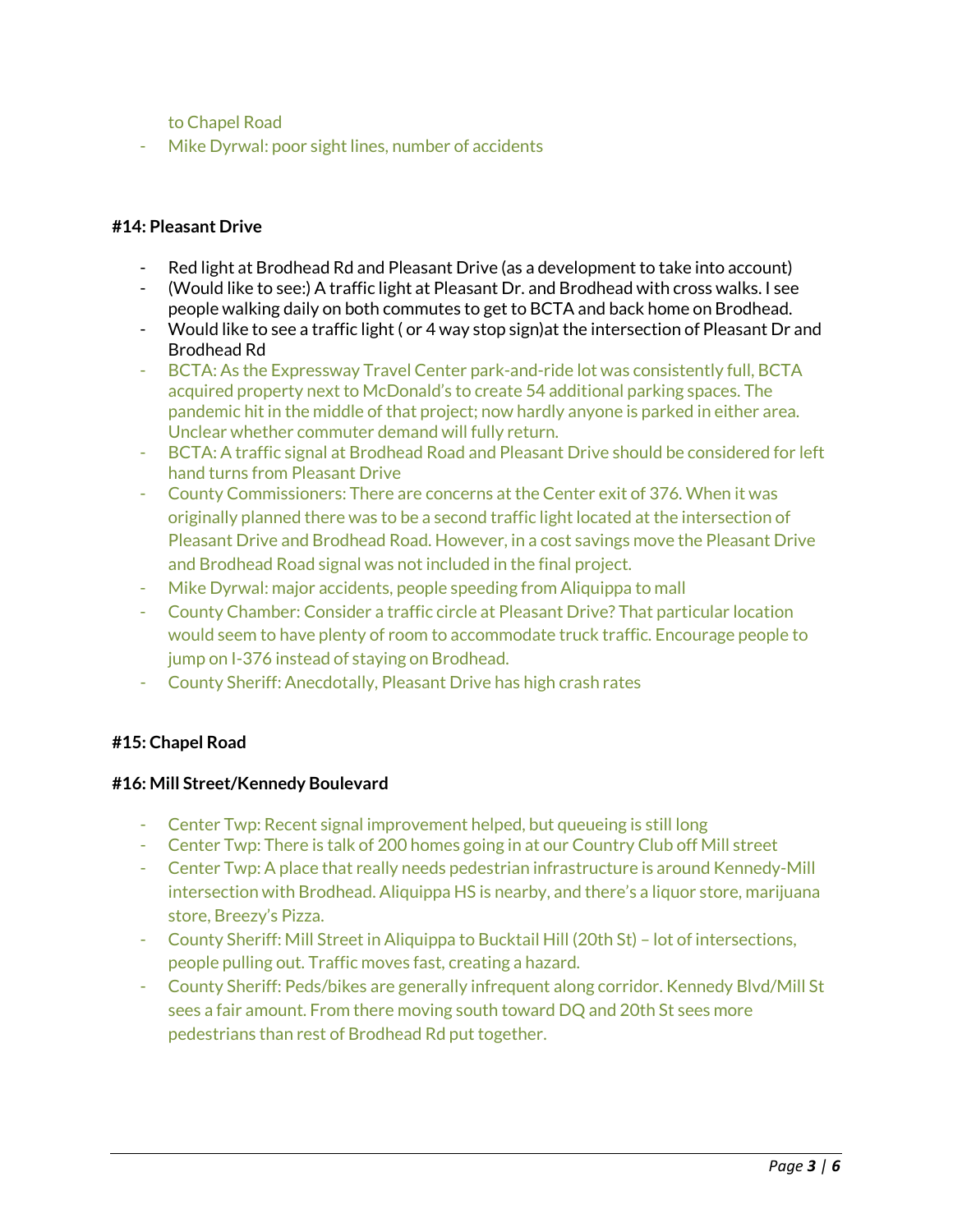#### **#17: Sheffield Road**

- Improvements at Brodhead Road and Sheffield Avenue intersection also need addressed.
- Dunkin to red light in aliquippa bottle neck and Harolds to 5 points bottle neck needs fixed somehow.
- Center/Hopewell Twps: Traffic congestion/turning issue location
- County Sheriff: Sheffield Rd could use a SB turn lane. People use parking lot as cut through to bypass left turners.
- BCTA: The intersection at Sheffield Avenue and Brodhead Road in Aliquippa needs widened for a left-hand turning lane

#### **#18: Kane Road**

#### **#19: 20th Street**

- Bucktail Hill/Brodhead Road is dangerous and needs trees cut back and visibility opened up.
- Yes, there has been many accidents in front of the cresmont shopping center in hopewell over the past year. The amount of traffic and speed on brodhead in hopewell between cresmont shopping center and the hopewell shopping center makes it really unsafe for children to cross on their bike or walking. And pretty much all along brodhead it's nearly impossible to make a left hand turn with all the traffic and speed.

#### **#20: Laird Avenue**

- Hopewell Area School District is considering building a new elementary school on the Brodhead side of the Junior High School lot - increased traffic at additional times of the day and increased pedestrian traffic
- Hopewell SD: Hopewell's junior high/middle school building is on Brodhead, which poses some challenges. Angles of buses turning off, exiting onto Brodhead creates visibility issue for other cars.
- Hopewell SD: Hopewell Community Park intersection gets blocked a lot. Kane and offshoots get you to Brodhead.

#### **#21: Longvue Avenue**

- Hopewell Twp: Brodhead and Hopewell Shopping Center area – Several businesses on west side of Brodhead all have their own in-and-outs (Vocelli's, Brusters, WesBanco, A&S Credit Union, Hopewell Health Services) and shopping center is on east side. There are no organized driveways here. High School is on Longvue in same area.

#### -

#### **#22: Five Points**

- PennDOT has (TIP) plans for 5-Points (intersection with Brodhead, Heights, PA151 close to the Allegheny County Line)
- 5 points in Hopewell Township. The worst intersection ever. The stop lights need adjusted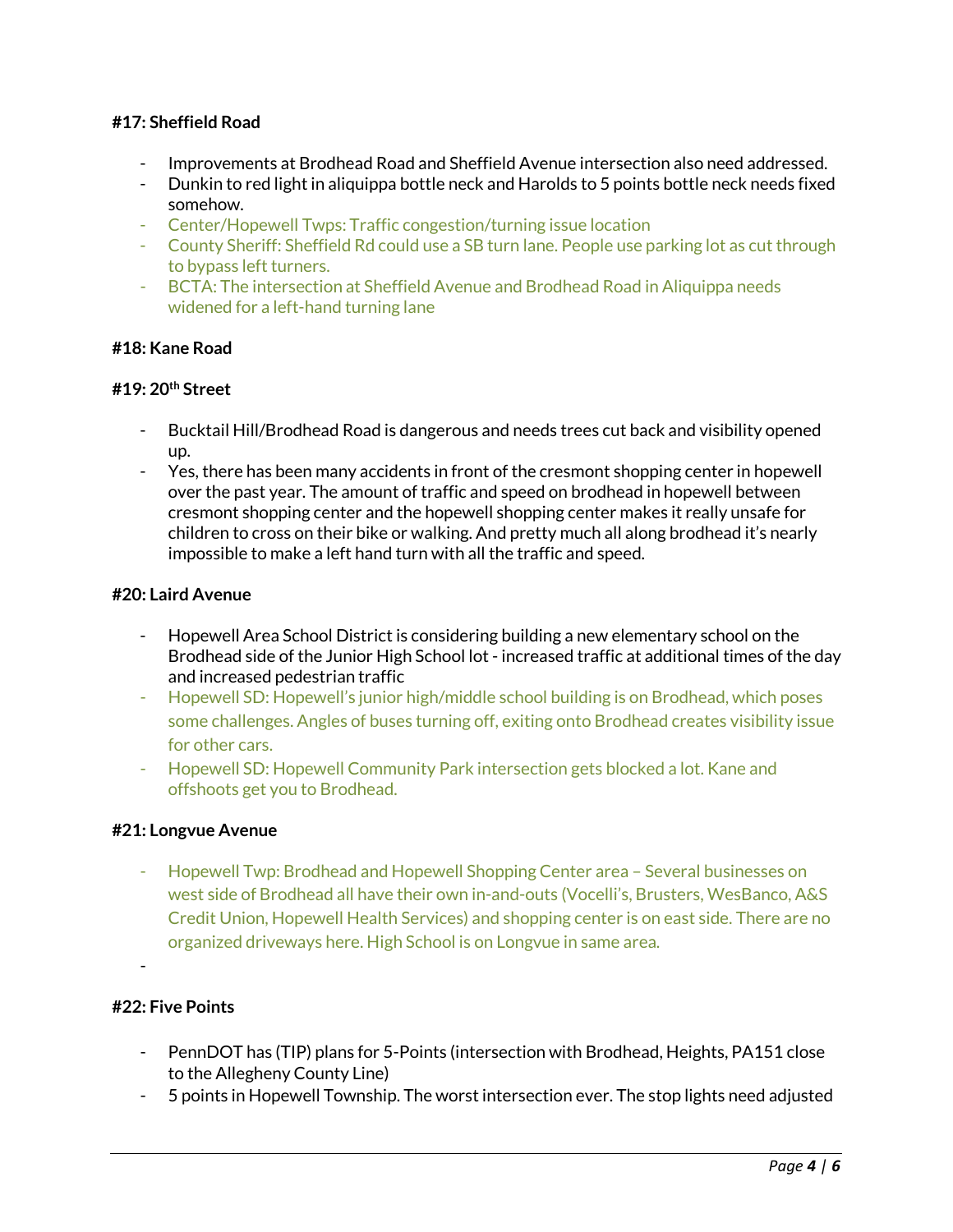along with the stupid yield sign because I couldn't tell you how many accidents I have almost seen because don't know how to yield or because of the stop light issues (green on the far stop light and red on the closet)

- 5 points!! Particularly the unsafe stop light and signage there. If you are on broadhead heading towards Allegheny county the far green light turns green when the light for heights road turns green. Causes many ran lights. Also, the signage to yield to vehicles turning left needs major improvement.
- 5 Points Intersection needs major work! Sideswalks needed at least on one side of Brodhead
- 5 points in hopewell is a nightmare of an intersection. There are no green arrows to turn left Trucks get stuck crossing over brodhead wait times at the lights are really long. Making this a round-about type intersection would be a giant improvement
- Can we add a round about to 5 points, Aliquippa intersection and the intersection by the mall
- Find a better solution for area of 5 points intersection. Extra lane to access 151 near vet clinic.
- 5 points in Hopewell having a better design and better traffic lights.
- Eliminate 5 points intersection in Hopewell and increase the vehicle capacity of the road
- 5 points intersection / brodhead&151. Complete overhaul
- Would like a no left turn in or out of Mc Donald's at 5 point on Brodhead. It creates traffic backup and unsafe conditions at an already busy intersection. People should use the heights road entrance instead
- I was hit while running on Broadhead Road past Five Points, toward Moon in 2019. I used Broadhead Road as an access point to get to neighborhoods where I could run and walk safely. This accident majorly disrupted and has permanently changed my life. It concerns me every time I see a child get on or off the bus on Broadhead or another runner or walker taking the same route I did that day. There needs to be more safe pedestrian options accessible and available between Old Broadhead and the Allegheny County line to prevent these incidents. (Incident confirmed by another interviewee)
- light at 5 point and intersection improved
- Lew Villotti: Freight movements from I-376 to river will impact Brodhead, particularly Five Points. Five Points is "most important for us from an economic development perspective."
- Hopewell SD: Five Points is a very difficult, challenging intersection. "If anything is happening, we're going to bottleneck right at that intersection."
- County Commissioners: Five Points is an area of primary concern, the transportation of freight and distribution facilities, as well as school buses have issues with turning through the intersection.
- Hopewell Twp: There's a new Maronda development of 100 homes that will enter Brodhead Road at Five Points.
- Center Twp: 200 townhomes planned in Moon (at/near Crystal Garden Landscaping site). To get to 376 they will have to travel Brodhead to Five Points.
- Hopewell Twp: You need to change it from five points to four points, deal with the grade change, utilities, and sight distances. From Eastbound 151 in traffic you can't see the light. It can take three cycles to get through the light.
- Potter Twp: "Five Points is a horror."
- Shell: Shell's primary truck route to I-376 has been via Five Points. Primary path is Route